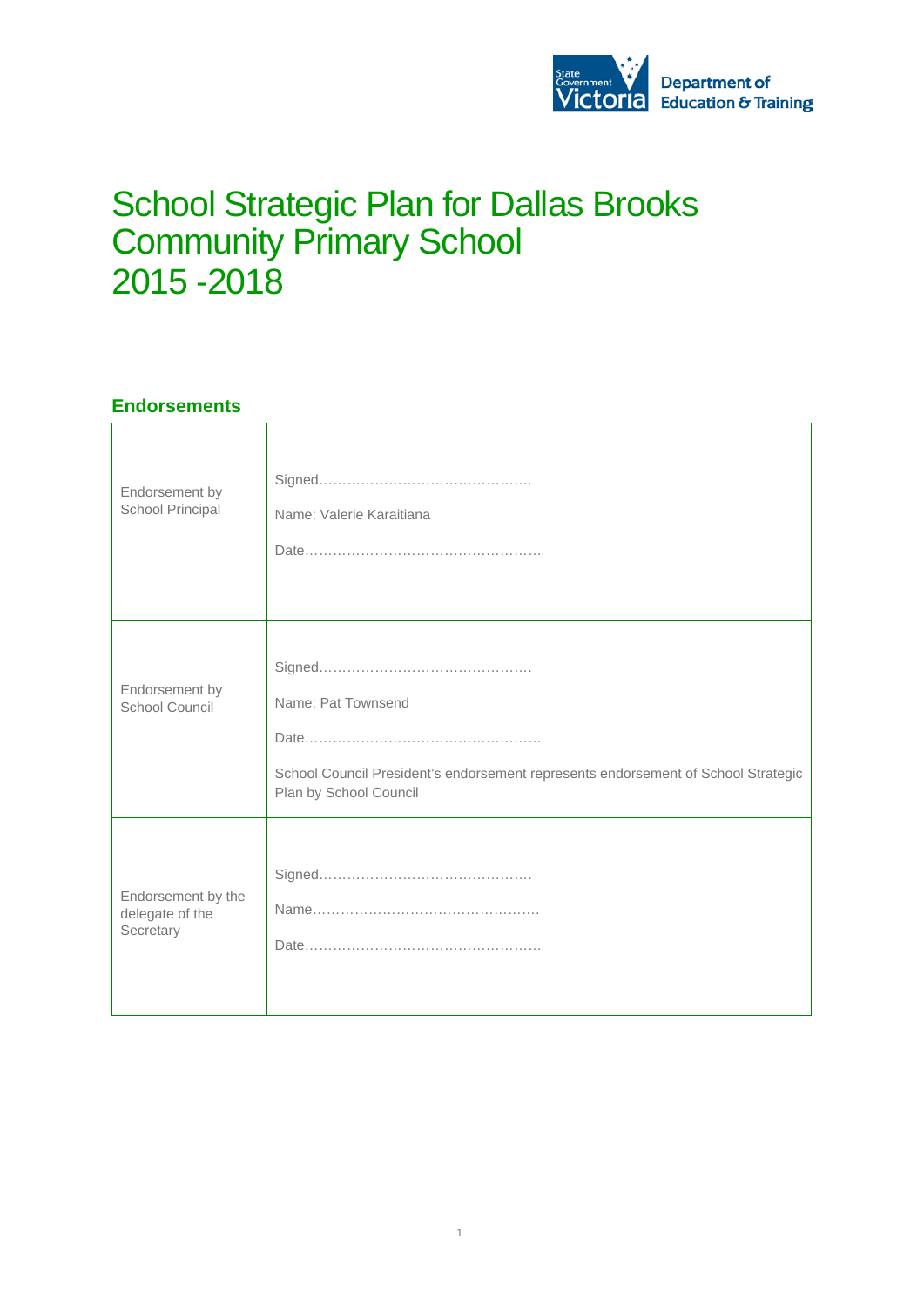## **School Profile**

| <b>Purpose</b>               | Dallas Brooks Community Primary School is committed to:                                                                                                                                                                                                                                                                                                                                                                                                                                                                                                                                                                                                                                                                                                                 |  |  |  |  |  |  |  |
|------------------------------|-------------------------------------------------------------------------------------------------------------------------------------------------------------------------------------------------------------------------------------------------------------------------------------------------------------------------------------------------------------------------------------------------------------------------------------------------------------------------------------------------------------------------------------------------------------------------------------------------------------------------------------------------------------------------------------------------------------------------------------------------------------------------|--|--|--|--|--|--|--|
|                              | Improving learning outcomes for all students by:<br>Implementing the principles of 21 <sup>st</sup> Century learning - collaboration, knowledge construction, self-<br>$\circ$<br>regulation, real world problem solving and innovation, technologies for learning, skilful<br>communication.<br>Preparing students for their secondary and post school years.<br>O<br>Maximising the academic, social and physical potential of all students.<br>$\circ$<br>Developing the ability of students to apply their learning knowledge.<br>$\circ$<br>Providing a stimulating, secure and supportive learning environment.<br>$\circ$<br>Building a strong connection with our local community and beyond.<br>O<br>Developing confident, self-regulated learners.<br>$\circ$ |  |  |  |  |  |  |  |
| <b>Values</b>                | The values of Dallas Brooks Community Primary School are -                                                                                                                                                                                                                                                                                                                                                                                                                                                                                                                                                                                                                                                                                                              |  |  |  |  |  |  |  |
|                              | Respect                                                                                                                                                                                                                                                                                                                                                                                                                                                                                                                                                                                                                                                                                                                                                                 |  |  |  |  |  |  |  |
|                              | Trust                                                                                                                                                                                                                                                                                                                                                                                                                                                                                                                                                                                                                                                                                                                                                                   |  |  |  |  |  |  |  |
|                              | Pride                                                                                                                                                                                                                                                                                                                                                                                                                                                                                                                                                                                                                                                                                                                                                                   |  |  |  |  |  |  |  |
|                              | Perseverance                                                                                                                                                                                                                                                                                                                                                                                                                                                                                                                                                                                                                                                                                                                                                            |  |  |  |  |  |  |  |
|                              |                                                                                                                                                                                                                                                                                                                                                                                                                                                                                                                                                                                                                                                                                                                                                                         |  |  |  |  |  |  |  |
|                              |                                                                                                                                                                                                                                                                                                                                                                                                                                                                                                                                                                                                                                                                                                                                                                         |  |  |  |  |  |  |  |
|                              |                                                                                                                                                                                                                                                                                                                                                                                                                                                                                                                                                                                                                                                                                                                                                                         |  |  |  |  |  |  |  |
| <b>Environmental Context</b> | Dallas Brooks Community Primary school is located in the suburb of Dallas, City of Hume.                                                                                                                                                                                                                                                                                                                                                                                                                                                                                                                                                                                                                                                                                |  |  |  |  |  |  |  |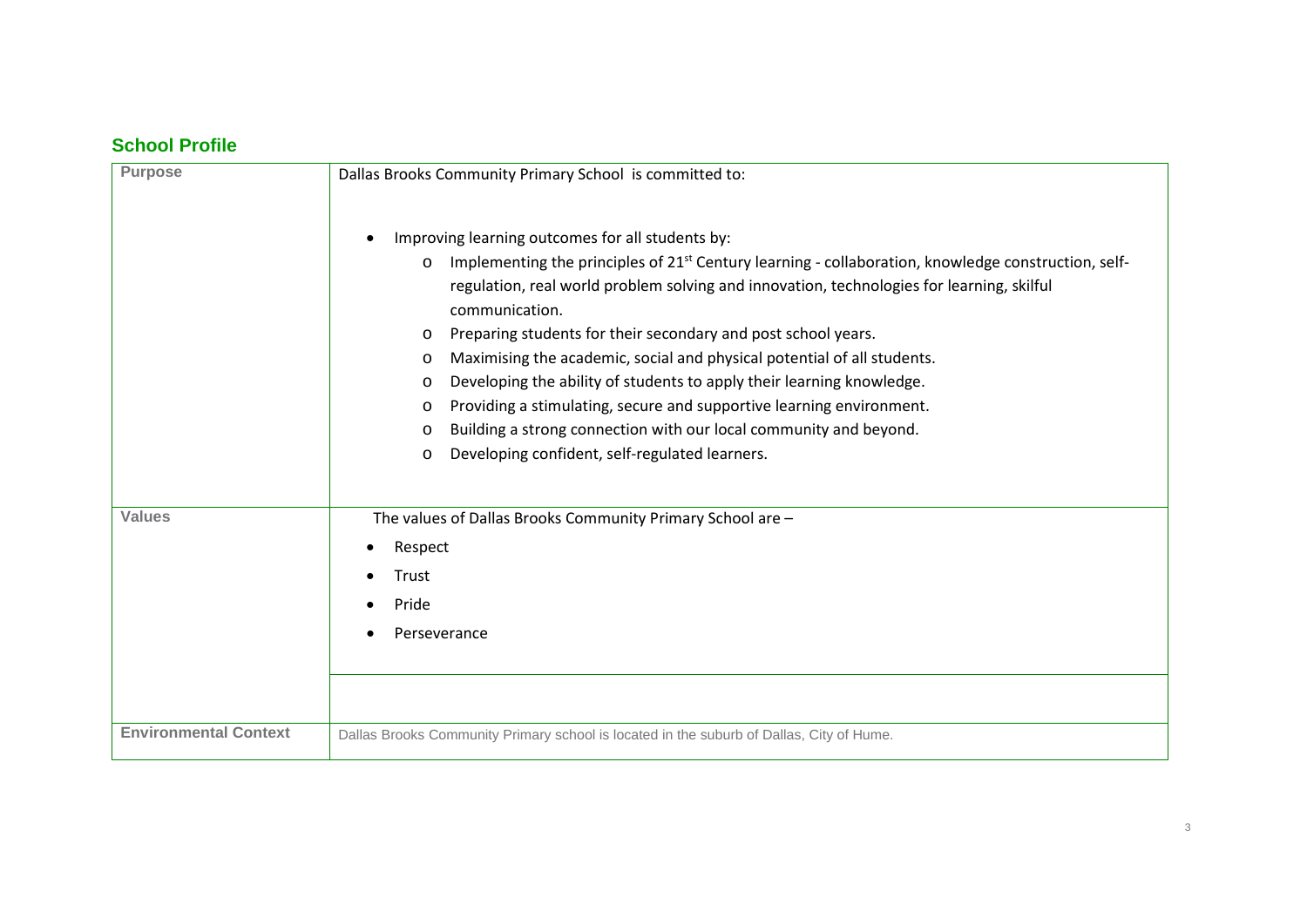| In 2015 Dallas Brooks Community Primary School has an enrolment of 488 primary school students with 150 children enrolled in<br>preschool programs. The school operates onsite 3 year old and 4 year old Kindergarten Programs and Playgroups for children up to<br>3 years of age.                                                                                                           |
|-----------------------------------------------------------------------------------------------------------------------------------------------------------------------------------------------------------------------------------------------------------------------------------------------------------------------------------------------------------------------------------------------|
| The school community represents a diverse range of socio-economic, cultural, religious and language backgrounds. Twenty six<br>different ethnic groups are represented with the majority of students from language backgrounds other than English, the largest<br>community groups being Arabic and Turkish speaking. Our SFO is .88.                                                         |
| Dallas Brooks Community Primary School is a place that both encourages and enables professional learning, effective teamwork<br>and inclusiveness within purpose designed facilities reflecting a 21st century educational approach to teaching and learning including<br>the provision of open flexible learning areas.                                                                      |
| The K-6 learning environment of Dallas Brooks Community Primary School emphasizes the acquisition of literacy and numeracy<br>skills within an orderly and technology rich environment. Sporting excellence, the Performing Arts and community partnerships have<br>a strong focus within our new school with extensive programs catering for preschool education through to adult education. |
| Our families value education and our students have a positive attitude towards school and learning. The school involves parents in<br>school life, both within and outside classrooms. The school works with other educational and welfare groups in cooperative networks.                                                                                                                    |
|                                                                                                                                                                                                                                                                                                                                                                                               |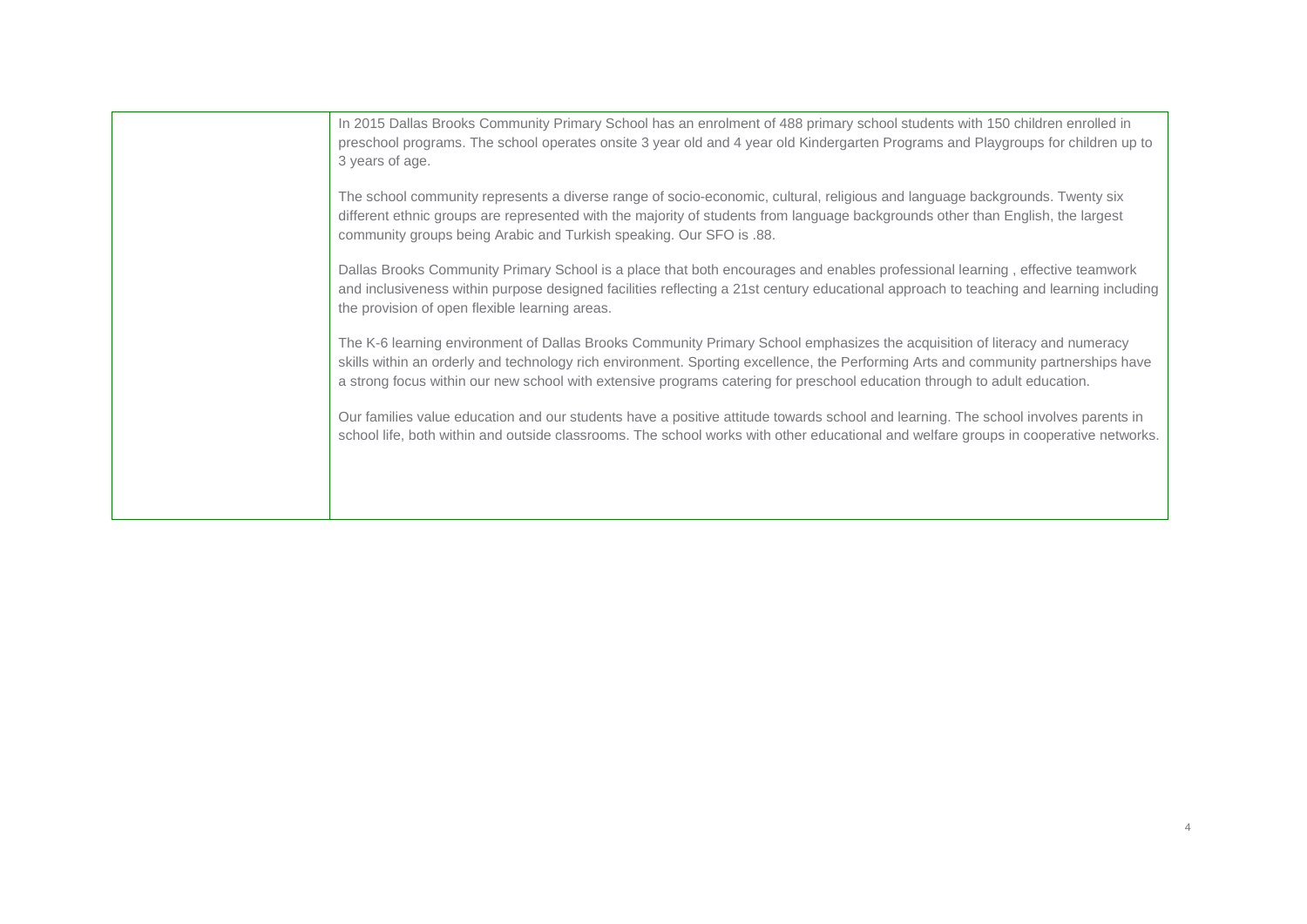| <b>Service Standards</b> |                                                                                                                                                                                                    |
|--------------------------|----------------------------------------------------------------------------------------------------------------------------------------------------------------------------------------------------|
|                          | Service Standards:                                                                                                                                                                                 |
|                          |                                                                                                                                                                                                    |
|                          | General:                                                                                                                                                                                           |
|                          | 1. The school commits to the active sharing of its vision and goals to ensure school community engagement in<br>the school's strategic plan.                                                       |
|                          | 2. The school fosters close links with parents and the broader school community through its commitment to<br>open and regular communications.                                                      |
|                          | 3. The school provides all students access to a broad, balanced and flexible curriculum which includes skills for<br>learning and life.                                                            |
|                          | 4. The school provides a safe and stimulating learning environment that caters for the individual learning needs<br>of students.                                                                   |
|                          | Specific:                                                                                                                                                                                          |
|                          | 1. The school's vision and goals will be a 'footnote' on appropriate school documents.                                                                                                             |
|                          | At the AGM the school's strategic plan will be presented to the school community.                                                                                                                  |
|                          | 2. Fortnightly newsletters distributed in predominant home languages.                                                                                                                              |
|                          | Bulletin board and digital noticeboard updated with upcoming events and celebration of learning.                                                                                                   |
|                          | Assemblies - whole school and PLTs - to be held on a regular basis.                                                                                                                                |
|                          | Timely advertising of special events through a variety of media.                                                                                                                                   |
|                          | 3. Curriculum planning is based on AUSVELs.                                                                                                                                                        |
|                          | Timetabling maximises student learning.<br>Specialists in the areas of; Visual Art, Performing Arts, Physical Education, Science and Technology and Languages<br>(Indonesian, Arabic and Turkish). |
|                          | 4. Students are aware of Learning Intentions and contribute to the Success Criteria of each lesson.                                                                                                |
|                          | Learning goals are negotiated with student input.                                                                                                                                                  |
|                          | All teachers will provide timely and targeted feedback for students on their work                                                                                                                  |
|                          | Provision of intervention for students 'at risk'.                                                                                                                                                  |
|                          | Implementation of a school-wide behaviour management program.                                                                                                                                      |
|                          |                                                                                                                                                                                                    |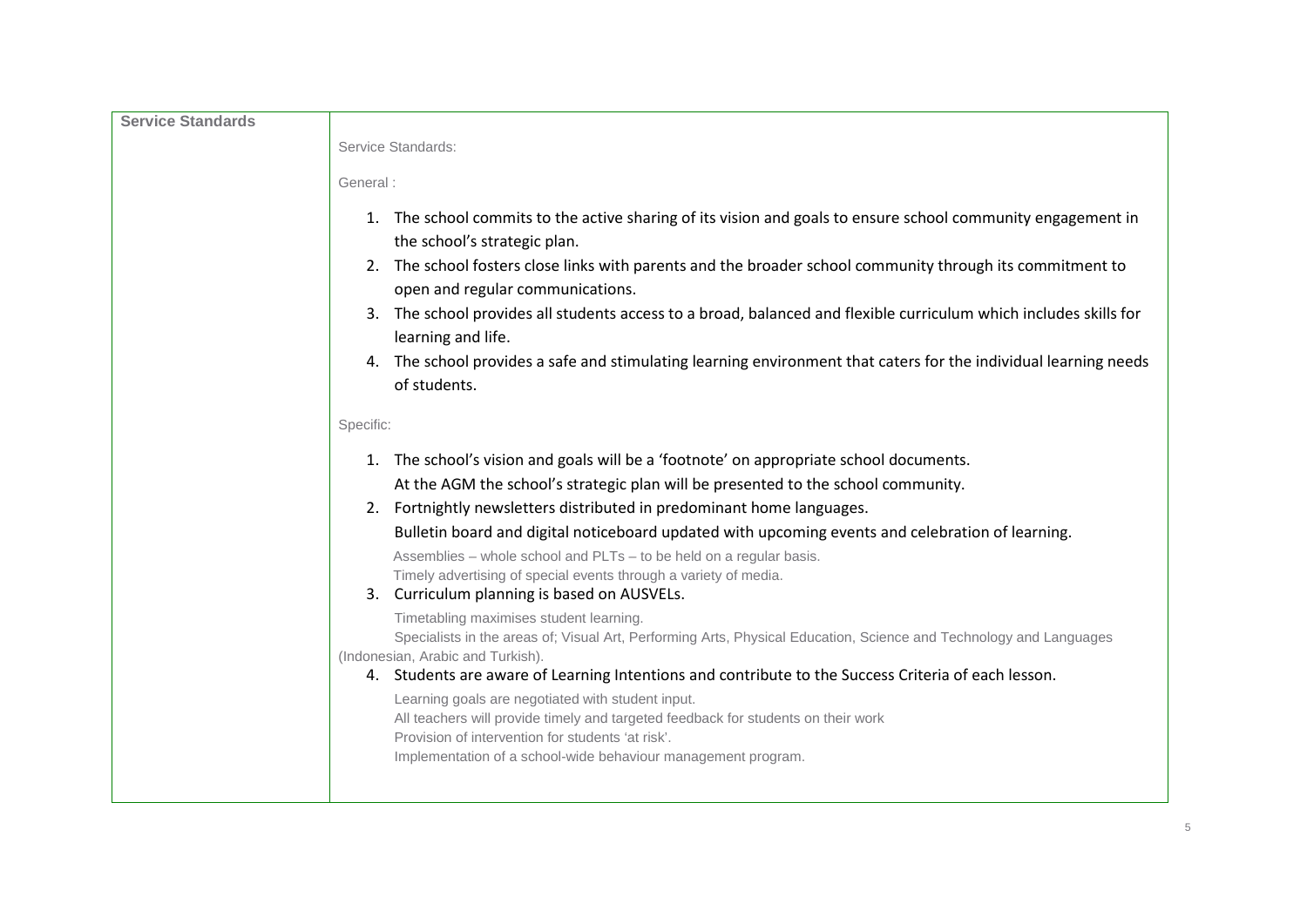| Stimulating and safe learning environment                                                           |
|-----------------------------------------------------------------------------------------------------|
| The school will follow up all unexplained absences within 24 hours                                  |
| The school will respond to all communication by parents and caregivers within 2 working days.       |
| The school will work diligently to build positive relationships with parents and carers             |
| Parents will be engaged regularly when their child does not behave in a socially acceptable manner  |
| Students will play an active part in the development and review of the school's wellbeing policies. |
|                                                                                                     |
|                                                                                                     |
|                                                                                                     |
|                                                                                                     |
|                                                                                                     |
|                                                                                                     |
|                                                                                                     |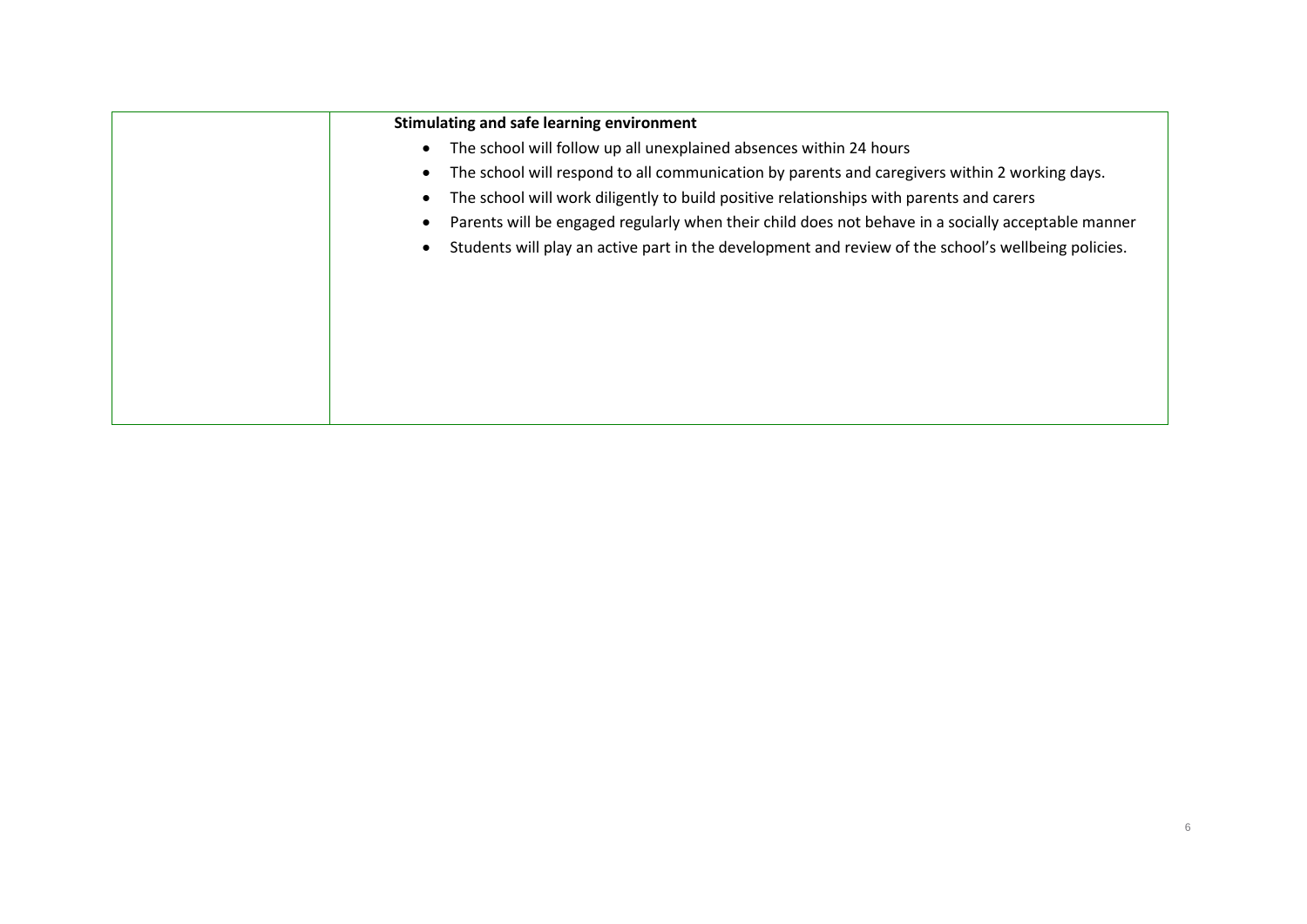## **Strategic Direction**

|                                                                                                                                                                                                                                                                                                                                                                                                                                                   | <b>Goals</b>                                                                                            | <b>Targets</b>                                                                                                                                                                                                                                                                                                                                                                                                                           | <b>Key Improvement Strategies</b>                                                                                                                                                                                                                                                                      |
|---------------------------------------------------------------------------------------------------------------------------------------------------------------------------------------------------------------------------------------------------------------------------------------------------------------------------------------------------------------------------------------------------------------------------------------------------|---------------------------------------------------------------------------------------------------------|------------------------------------------------------------------------------------------------------------------------------------------------------------------------------------------------------------------------------------------------------------------------------------------------------------------------------------------------------------------------------------------------------------------------------------------|--------------------------------------------------------------------------------------------------------------------------------------------------------------------------------------------------------------------------------------------------------------------------------------------------------|
| <b>Achievement</b><br>Achievement refers to both the absolute<br>levels of learning attainment and growth<br>in student learning that schools strive to<br>support.<br>While recognising that literacy and<br>numeracy are essential foundations for<br>students' success, achievement<br>outcomes encompass a broader view of<br>learning, spanning the full range of<br>curriculum domains, as well as students'<br>co-curricular achievements. | To improve student outcomes in<br>Foundation to Year 2 in Number and<br>Writing across all year levels. | By 2018 90% of students in Year<br>3 will achieve bands 3, 4 or 5 in<br>their NAPLAN Numeracy results.<br>Current percentage 67%= 2014<br>By 2018 Year 3 and Year 5<br>students will be assessed as<br>achieving in the top three bands.<br>Year 3 currently= 30%<br>Year 5 currently= 40%<br>By 2018 Writing NAPLAN data<br>will show:<br>A minimum of 25% of<br>students achieving a<br>high relative growth<br>Current percentage= 7% | Build and embed exemplary teacher<br>practice by:<br>Developing the capacity of<br>teachers to effectively use<br>assessment information to<br>monitor student learning<br>and to inform and teaching<br>practice.<br>Developing the capacity of<br>teachers to provide effective<br>student feedback. |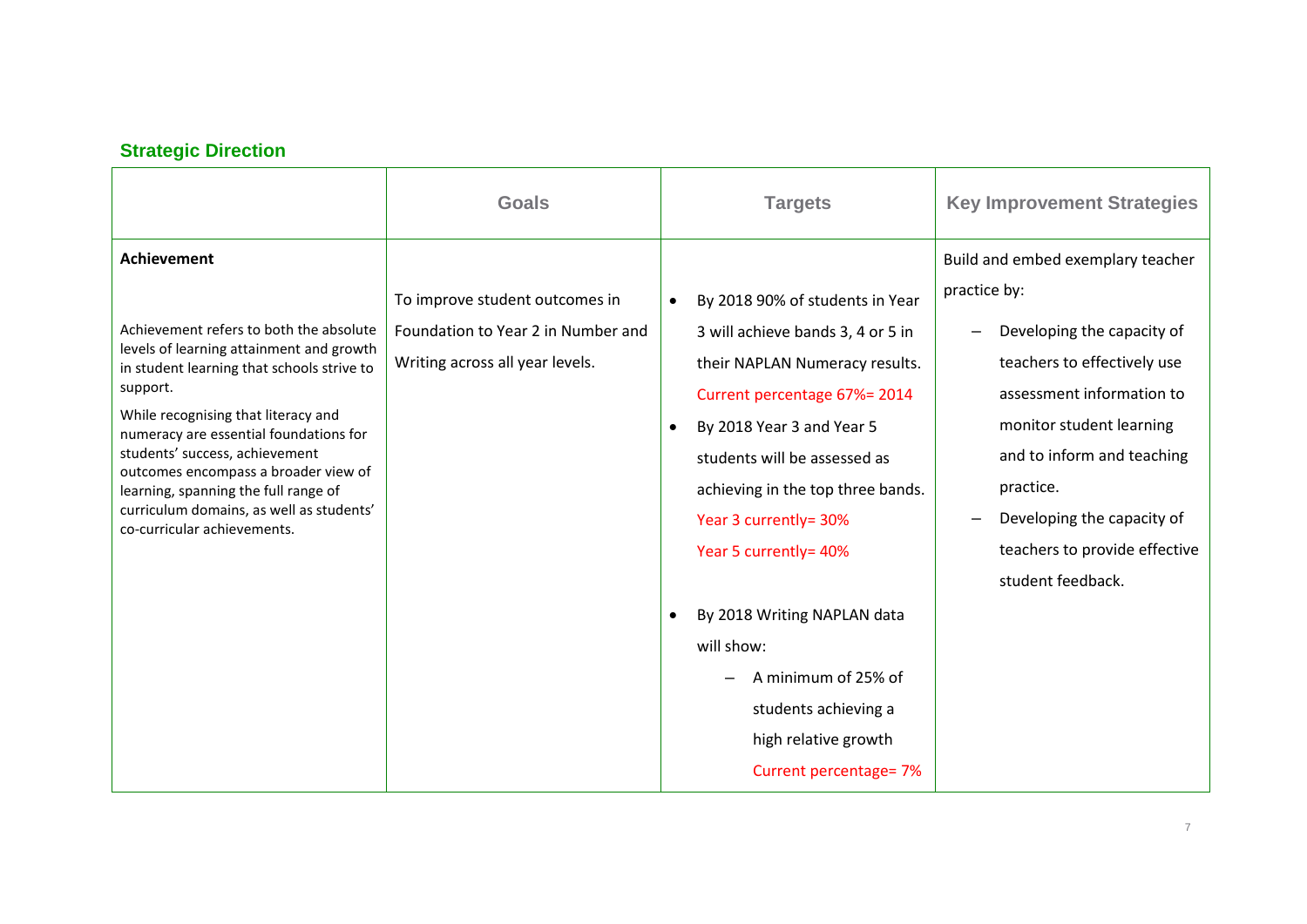|                                                                                                                                                                                                                                                                                                                                                                                                                                         |                                                                                                                 | A maximum of 15% of<br>students achieving a low<br>learning growth<br>Current percentage=<br>40%                                                                                                                                                                                                                                                                                      |                                                                                                          |
|-----------------------------------------------------------------------------------------------------------------------------------------------------------------------------------------------------------------------------------------------------------------------------------------------------------------------------------------------------------------------------------------------------------------------------------------|-----------------------------------------------------------------------------------------------------------------|---------------------------------------------------------------------------------------------------------------------------------------------------------------------------------------------------------------------------------------------------------------------------------------------------------------------------------------------------------------------------------------|----------------------------------------------------------------------------------------------------------|
| <b>Engagement</b><br>Engagement refers to the extent to<br>which students feel connected to and<br>engaged in their learning and with the<br>broader school community.<br>Engagement spans students' motivation<br>to learn, as well as their active<br>involvement in learning.<br>Engagement also refers to students<br>engagement as they make critical<br>transitions through school and beyond<br>into further education and work. | To improve student learning<br>confidence<br>To improve the learning experiences                                | By 2018 the mean factor score for<br>the Teaching and Learning variable<br>in the Attitudes to School student<br>survey will be at least 4.7<br>By 2018 the mean factor score for<br>the learning confidence variable will<br>be at least $4.5 - a$ growth of .5<br>By 2018 the mean factor score for<br>the stimulating learning variable will<br>be at least $4.5 - a$ growth of .7 | Develop and sustain a culture of<br>collective responsibility for the<br>outcomes of all students.       |
| Wellbeing<br>Students' health, safety and wellbeing<br>are essential to learning and<br>development. An inclusive, safe, orderly<br>and stimulating environment for<br>learning is critical to achieving and                                                                                                                                                                                                                            | Wellbeing<br>To improve the connectedness of<br>students to their peers, the school<br>and the wider community. | By 2018 the mean factor score for<br>Student Relationships will be at least<br>5.5 (2014 - 4.18) and for Wellbeing<br>at least 6.5. (2014- 6.0)                                                                                                                                                                                                                                       | Build and sustain a school culture<br>based on mutual trust, respect and<br>whole school responsibility. |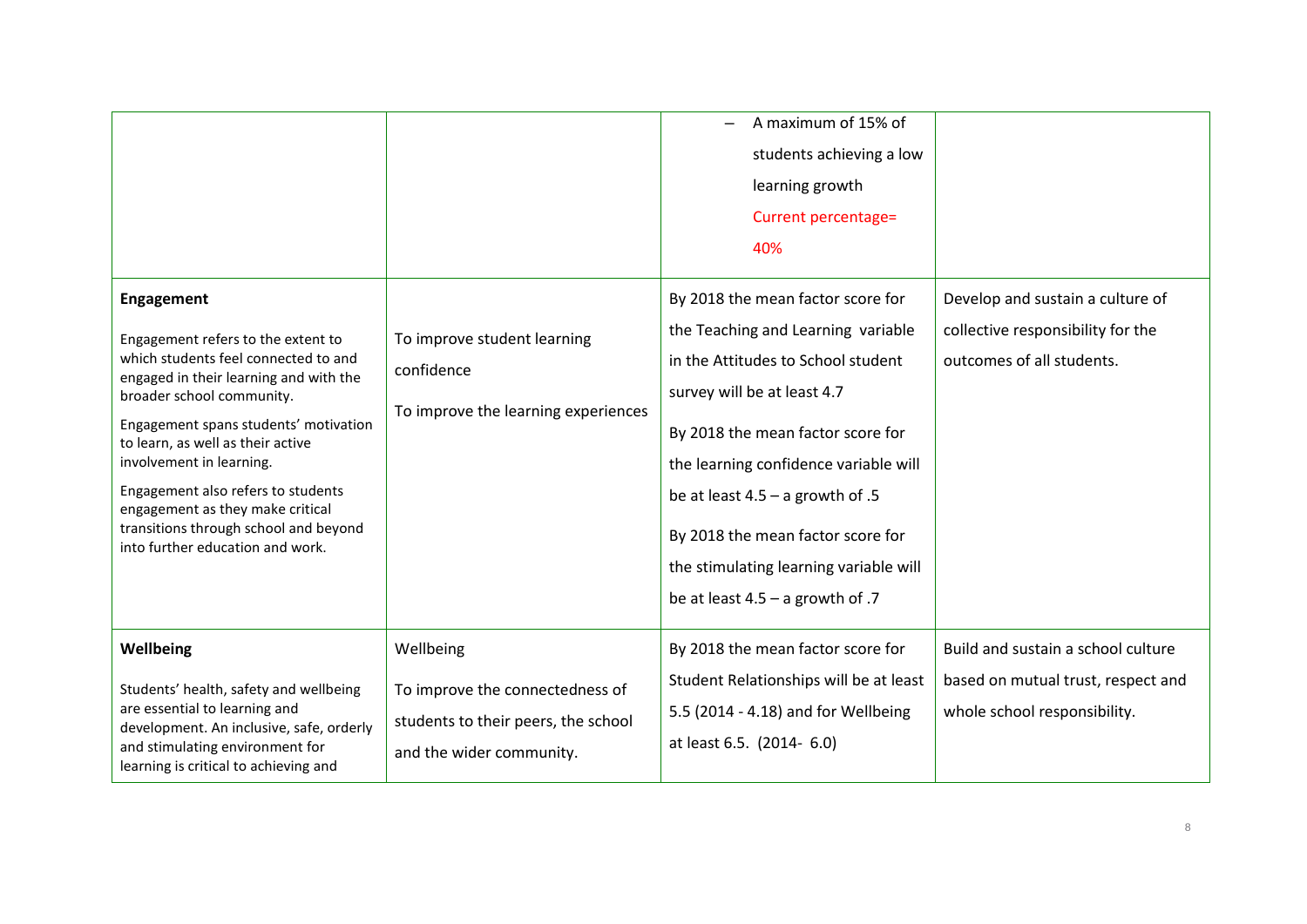| sustaining students' positive learning<br>experiences.                                                                                                                                                                                                                                                                                                                                                       |                                                                                                                | (Attitude to School student survey).<br>By 2018 the mean for the School<br>Climate module in the staff survey<br>will increase from 311(2014) to 550 |                                                                                                                                        |
|--------------------------------------------------------------------------------------------------------------------------------------------------------------------------------------------------------------------------------------------------------------------------------------------------------------------------------------------------------------------------------------------------------------|----------------------------------------------------------------------------------------------------------------|------------------------------------------------------------------------------------------------------------------------------------------------------|----------------------------------------------------------------------------------------------------------------------------------------|
| Productivity<br>Productivity refers to the effective<br>allocation and use of resources,<br>supported by evidence and adapted to<br>the unique contexts of each school.                                                                                                                                                                                                                                      | Productivity<br>Align resources to ensure the 2014 -<br>2018 strategic plan can be delivered<br>and sustained. | By 2018 the mean for the<br>Professional Learning module in the<br>staff survey will increase from 336<br>$(2014)$ to 560                            | Develop and implement a strategic<br>approach to the allocation of<br>resources with particular attention<br>to professional learning. |
| Successful productivity outcomes exist<br>when a school uses its resources -<br>people, time, space, funding, facilities,<br>community expertise, professional<br>learning, class structures, timetables,<br>individual learning plans and facilities -<br>to the best possible effect and in the<br>best possible combination to support<br>improved student outcomes and achieve<br>its goals and targets. |                                                                                                                |                                                                                                                                                      |                                                                                                                                        |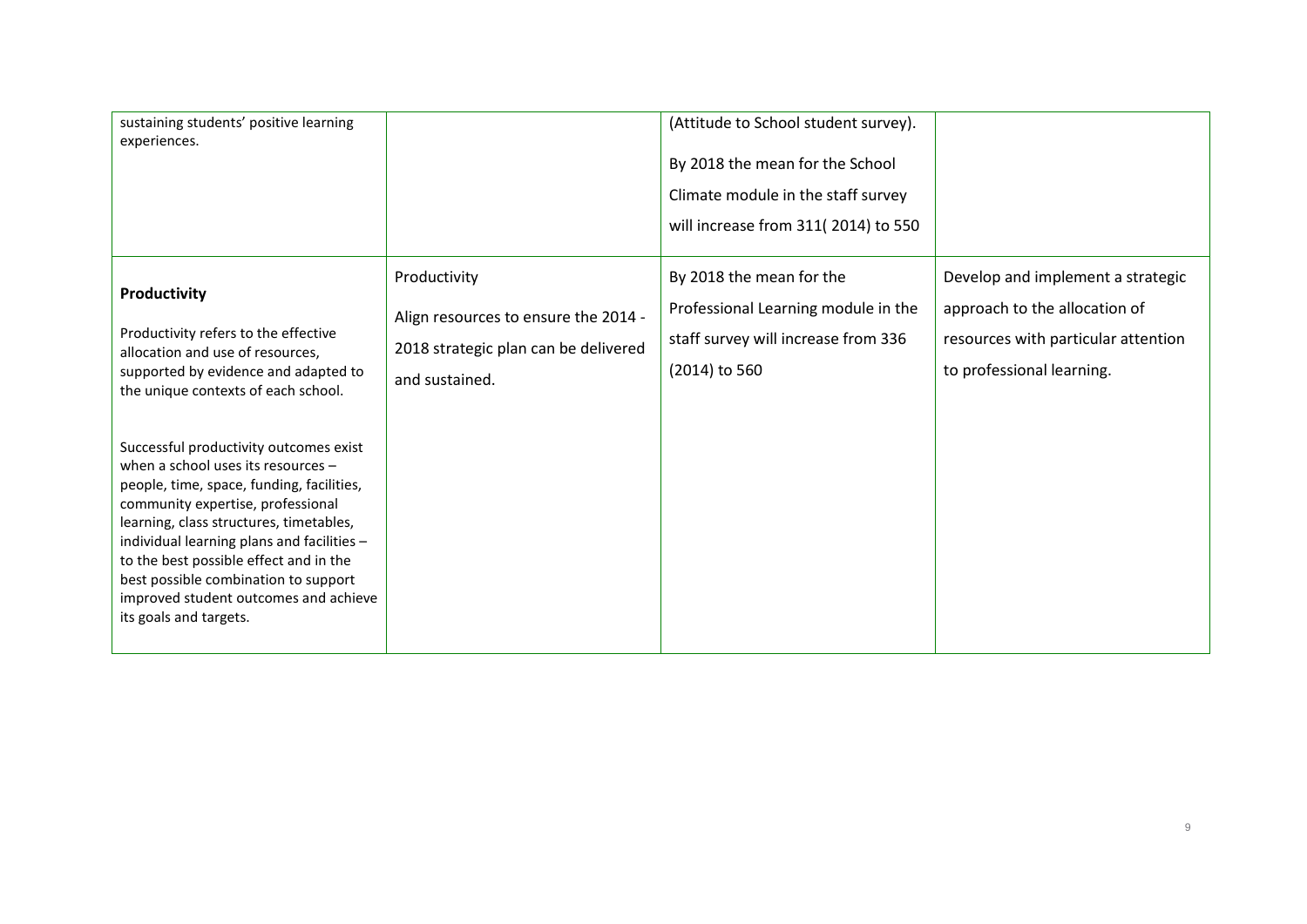| School Strategic Plan 2014- 2017: Indicative Planner |  |  |
|------------------------------------------------------|--|--|
|------------------------------------------------------|--|--|

| <b>Key Improvement Strategies</b>                                                                                                                                                                                                                                                                                |        | <b>Actions</b>                                                                                                                                                                                                                                                                                                                                                                                                                                                                                                                                                                                                                                                                                        | <b>Achievement Milestone</b>                                                                                                                                                                                                                                                                                                                                                                                                                                                                                                                                              |
|------------------------------------------------------------------------------------------------------------------------------------------------------------------------------------------------------------------------------------------------------------------------------------------------------------------|--------|-------------------------------------------------------------------------------------------------------------------------------------------------------------------------------------------------------------------------------------------------------------------------------------------------------------------------------------------------------------------------------------------------------------------------------------------------------------------------------------------------------------------------------------------------------------------------------------------------------------------------------------------------------------------------------------------------------|---------------------------------------------------------------------------------------------------------------------------------------------------------------------------------------------------------------------------------------------------------------------------------------------------------------------------------------------------------------------------------------------------------------------------------------------------------------------------------------------------------------------------------------------------------------------------|
| <b>Achievement</b><br>Build and embed exemplary teacher practice by:<br>Developing the capacity of teachers to<br>effectively use assessment information to<br>monitor student learning and to inform<br>and teaching practice.<br>Developing the capacity of teachers to<br>provide effective student feedback. | Year 1 | In Term 1 audit current practices<br>regarding the use of student assessment<br>information with an initial focus on<br>Writing and Number.<br>Action the aligning of Number and<br>Writing moderation tasks with the<br>assessment schedule.<br>Build the accuracy of teacher<br>judgements by triangulating data initially<br>in Writing and Number.<br>Conduct PD in PLTS on the<br>$\blacksquare$<br>implementation of the assessment tools.<br>Implement the new assessment<br>schedule and ensure the information is<br>used to inform teaching and learning.<br>Develop modules for the Staff Induction<br>program to ensure new members of<br>staff are cognizant with school<br>requirements | Audit completed by the end of Term 1<br>$\blacksquare$<br>The alignment of moderation tasks for<br>п<br>Writing and Number will be completed<br>term 4<br>Teacher judgements will align with other<br>assessment data.<br>Teachers will have a clear understanding<br>٠<br>of the assessment tools.<br>The assessment schedule will be fully<br>٠<br>and consistently implemented and used<br>to inform planning and teaching by end<br>term 1.<br>Teachers will demonstrate greater<br>differentiation of learning, as evidenced<br>in planning and instructional walks. |
|                                                                                                                                                                                                                                                                                                                  |        |                                                                                                                                                                                                                                                                                                                                                                                                                                                                                                                                                                                                                                                                                                       |                                                                                                                                                                                                                                                                                                                                                                                                                                                                                                                                                                           |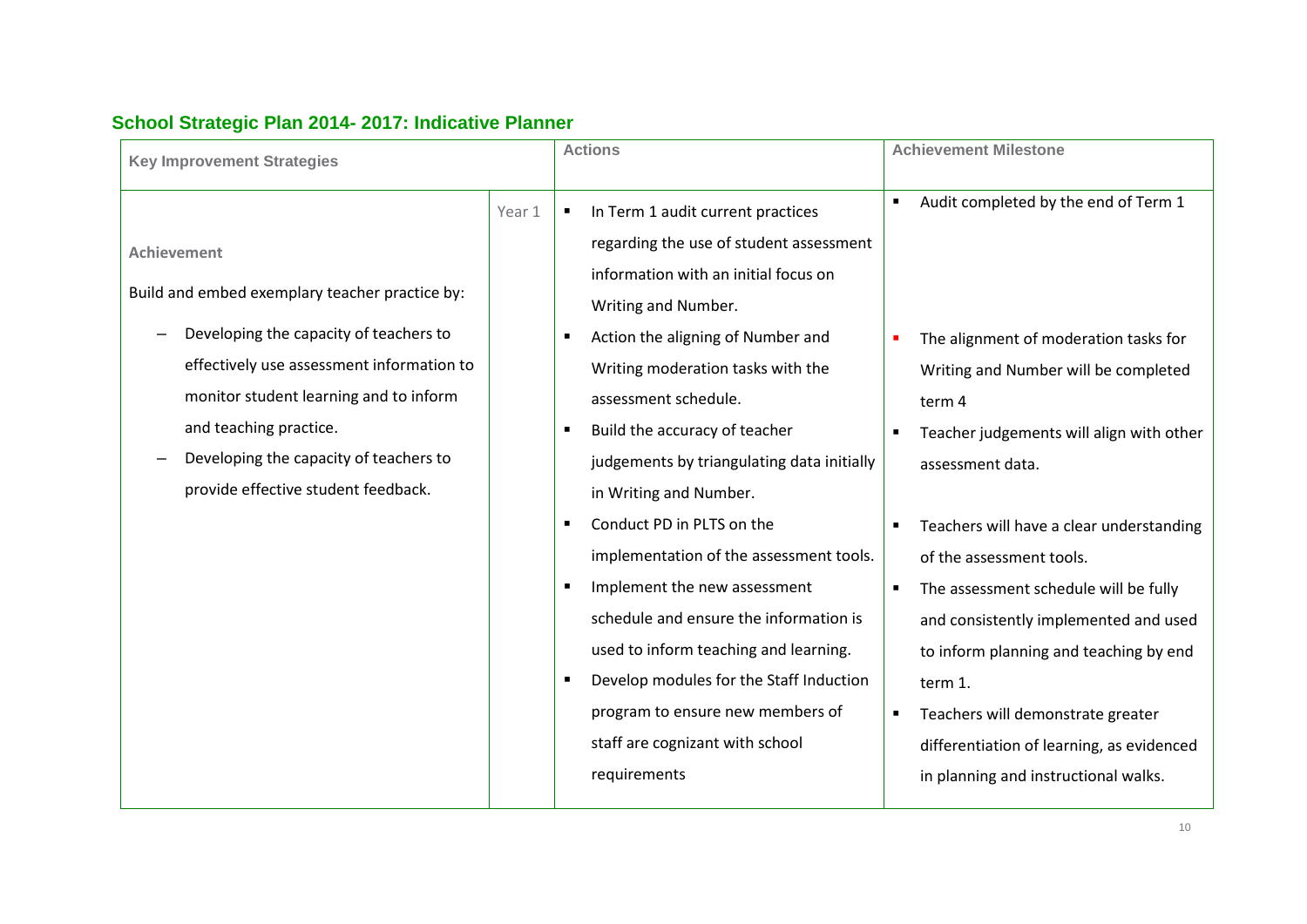|            | Year 2 | ٠         | Further develop the Staff Induction      | Teachers and support staff will provide<br>٠ |
|------------|--------|-----------|------------------------------------------|----------------------------------------------|
|            |        |           | program.                                 | effective feedback to students.              |
|            |        | п         | Provide professional learning regarding  |                                              |
|            |        |           | the effective use of student feedback.   |                                              |
|            | Year 3 | ٠         | Provide students with explicit teaching  | Students will give and receive feedback<br>٠ |
|            |        |           | on giving and receiving feedback.        | from each other.                             |
|            |        |           |                                          |                                              |
|            |        |           |                                          | Data mapping                                 |
|            | Year 4 | $\bullet$ | Review progress using staff opinion data |                                              |
|            |        |           | and student opinion data                 |                                              |
|            |        |           | Review assessment schedule and tools     |                                              |
|            |        |           | to ensure their currency and validity    |                                              |
|            |        | $\bullet$ | Review AUSVELS achievement data          |                                              |
|            |        |           | monitoring four year growth              |                                              |
|            | Year 1 |           | Provide professional learning to ensure  | Teachers will be incorporating teaching<br>٠ |
| Engagement |        |           | members of staff have an understanding   | and learning strategies aimed at             |
|            |        |           | of learning confidence and how to        | developing learning confidence.              |
|            |        |           | develop clearing confidence in students. |                                              |
|            |        |           |                                          |                                              |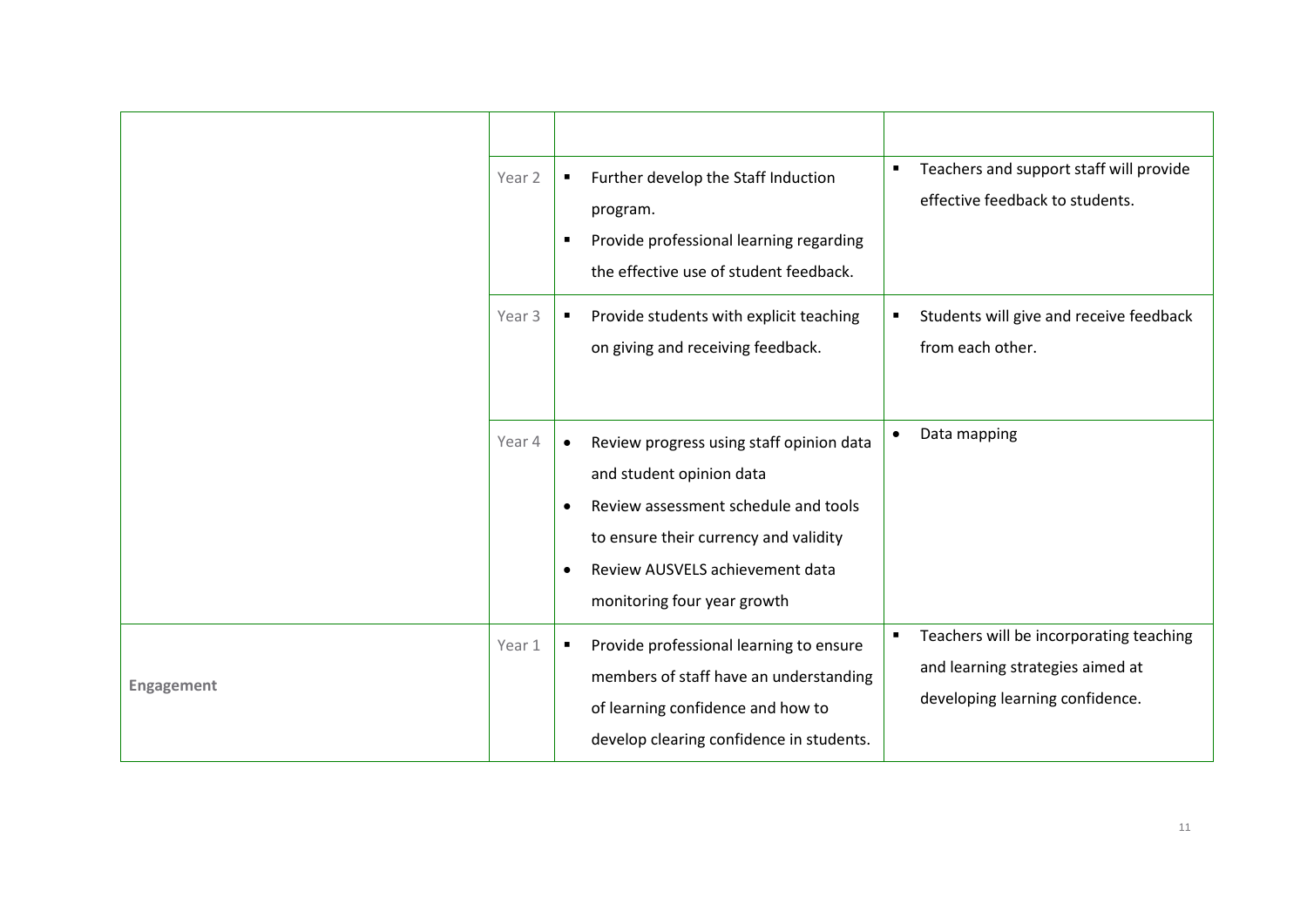| Develop and sustain a culture of collective      |        | $\blacksquare$ | Review lesson structures to enable the    | $\blacksquare$ | All students will have developed their  |
|--------------------------------------------------|--------|----------------|-------------------------------------------|----------------|-----------------------------------------|
| responsibility for the outcomes of all students. |        |                | implementation of reflective practices.   |                | own learning goals and will reflect on  |
|                                                  |        | $\blacksquare$ | Provide environments in all classrooms    |                | the achievement of their goals.         |
|                                                  |        |                | which encourage discussions about         |                |                                         |
|                                                  |        |                | learning confidence.                      |                |                                         |
|                                                  |        | $\blacksquare$ | Ensure all students are involved in       |                |                                         |
|                                                  |        |                | establishing their own learning goals on  |                |                                         |
|                                                  |        |                | a regular basis.                          |                |                                         |
|                                                  |        | $\blacksquare$ | In section meetings and PLTs discuss the  |                |                                         |
|                                                  |        |                | concept of collective responsibility and  |                |                                         |
|                                                  |        |                | how that is demonstrated.                 |                |                                         |
|                                                  |        |                |                                           |                |                                         |
|                                                  | Year 2 |                | Continue to provide professional          | $\blacksquare$ | The Learning Confidence variable in the |
|                                                  |        |                | learning to all members of staff in a     |                | student survey will show improvement.   |
|                                                  |        |                | variety of ways on engaging students in   | $\blacksquare$ | The components of the School Climate    |
|                                                  |        |                | their learning.                           |                | module will show improvement.           |
|                                                  |        |                |                                           |                |                                         |
|                                                  |        |                |                                           |                |                                         |
|                                                  |        |                |                                           |                |                                         |
|                                                  | Year 3 |                | Evaluate the impact of learning           | п              | The Learning Confidence variable in the |
|                                                  |        |                | intentions, success criteria and learning |                | student survey will show improvement.   |
|                                                  |        |                | goals                                     |                |                                         |
|                                                  |        |                |                                           |                |                                         |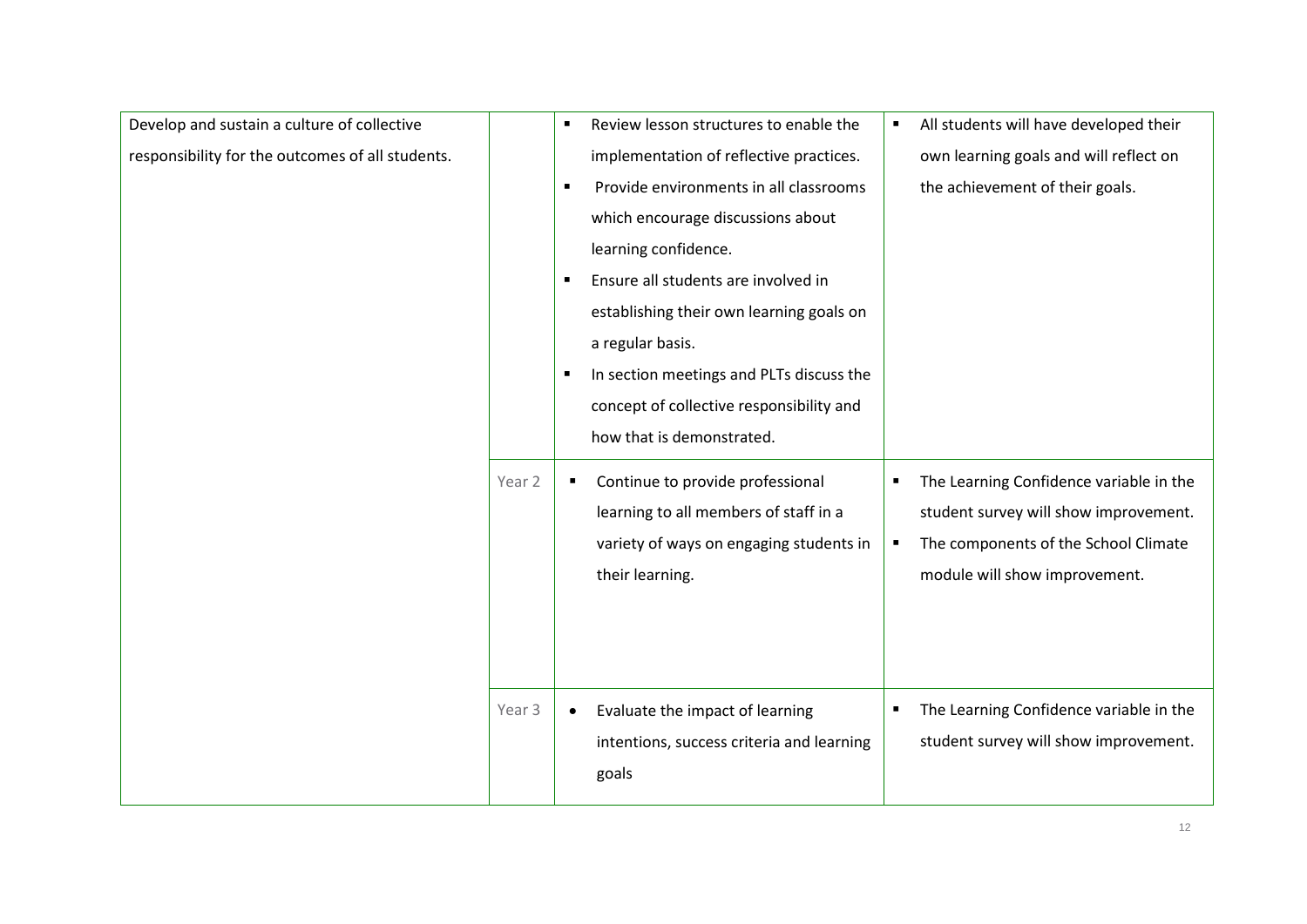|                                                                                                                       |        |                                                                                                                                                                                                                                                                                                                                                                                                   | The components of the School Climate<br>module will show improvement.                                                                                                                                                                                                                                                                                                                                                                   |
|-----------------------------------------------------------------------------------------------------------------------|--------|---------------------------------------------------------------------------------------------------------------------------------------------------------------------------------------------------------------------------------------------------------------------------------------------------------------------------------------------------------------------------------------------------|-----------------------------------------------------------------------------------------------------------------------------------------------------------------------------------------------------------------------------------------------------------------------------------------------------------------------------------------------------------------------------------------------------------------------------------------|
|                                                                                                                       | Year 4 | Review staff understandings and skills                                                                                                                                                                                                                                                                                                                                                            | The Learning Confidence variable in the<br>٠<br>student survey will show improvement.<br>The components of the School Climate<br>module will show improvement.<br>Map the four year data set                                                                                                                                                                                                                                            |
| Wellbeing<br>Build and sustain a school culture based on<br>mutual trust, respect and whole school<br>responsibility. | Year 1 | In Term 1 research the School Wide<br>Positive Behaviour Support Program.<br>(SWPBS framework).<br>Introduce the School Wide Positive<br>$\blacksquare$<br>Behaviour support framework across the<br>school. - Semester 2 if appropriate.<br>Audit current practices for staff, student<br>$\blacksquare$<br>and parent/carer participation in<br>decision making and communication<br>processes. | The research of SWPBS will have been<br>completed and students, members of<br>staff, parents and carers will have been<br>consulted and participated in the<br>decisions to either accept or reject the<br>framework.<br>If adopted as a whole school approach,<br>$\blacksquare$<br>members of staff will have completed<br>the online training program.<br>The components of the School Climate<br>٠<br>module will show improvement. |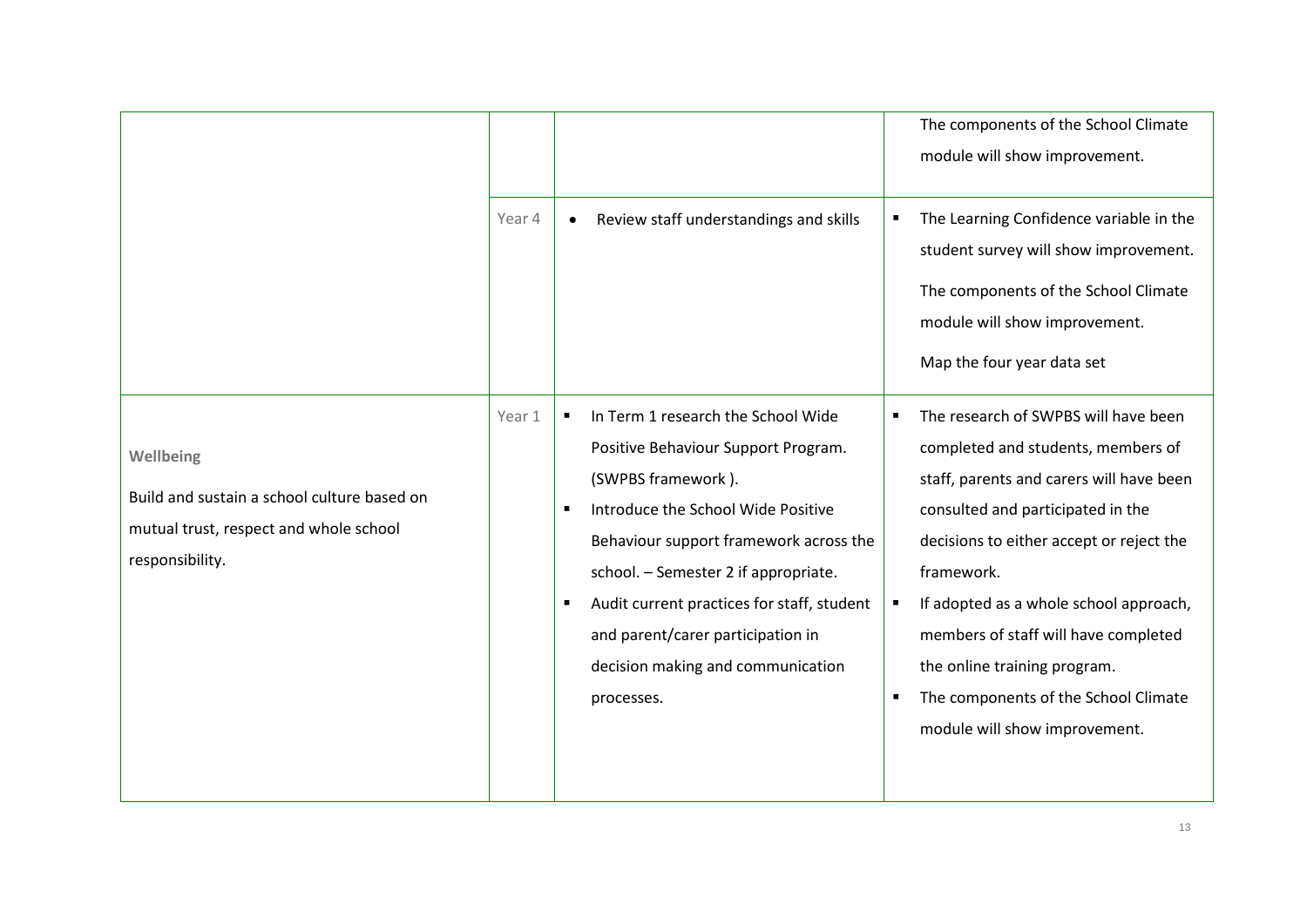| Year 2 | $\blacksquare$<br>$\bullet$ | Design multiple processes that provide<br>transparent meaningful opportunities<br>for decision making and communication.<br>Induct and train new staff in the SWPBF<br>Research communication strategies<br>that will actively engage the<br>multicultural community | $\blacksquare$<br>٠ | The components of the School Climate<br>module will show improvement.<br>Academic research completed<br>Communication protocols established<br>and implemented |
|--------|-----------------------------|----------------------------------------------------------------------------------------------------------------------------------------------------------------------------------------------------------------------------------------------------------------------|---------------------|----------------------------------------------------------------------------------------------------------------------------------------------------------------|
| Year 3 | $\blacksquare$<br><b>II</b> | Induct and train new staff in the SWPBF<br>Conduct family forums                                                                                                                                                                                                     | ٠<br>п.             | The components of the School Climate<br>module will show improvement.<br>Communication protocols fully<br>implemented                                          |
| Year 4 | $\bullet$                   | Induct and train new staff in the SWPBF<br>Map data such as behaviour reports<br>and suspensions to review impact of<br><b>SWPBF</b>                                                                                                                                 | ٠                   | The components of the School Climate<br>module will show improvement.                                                                                          |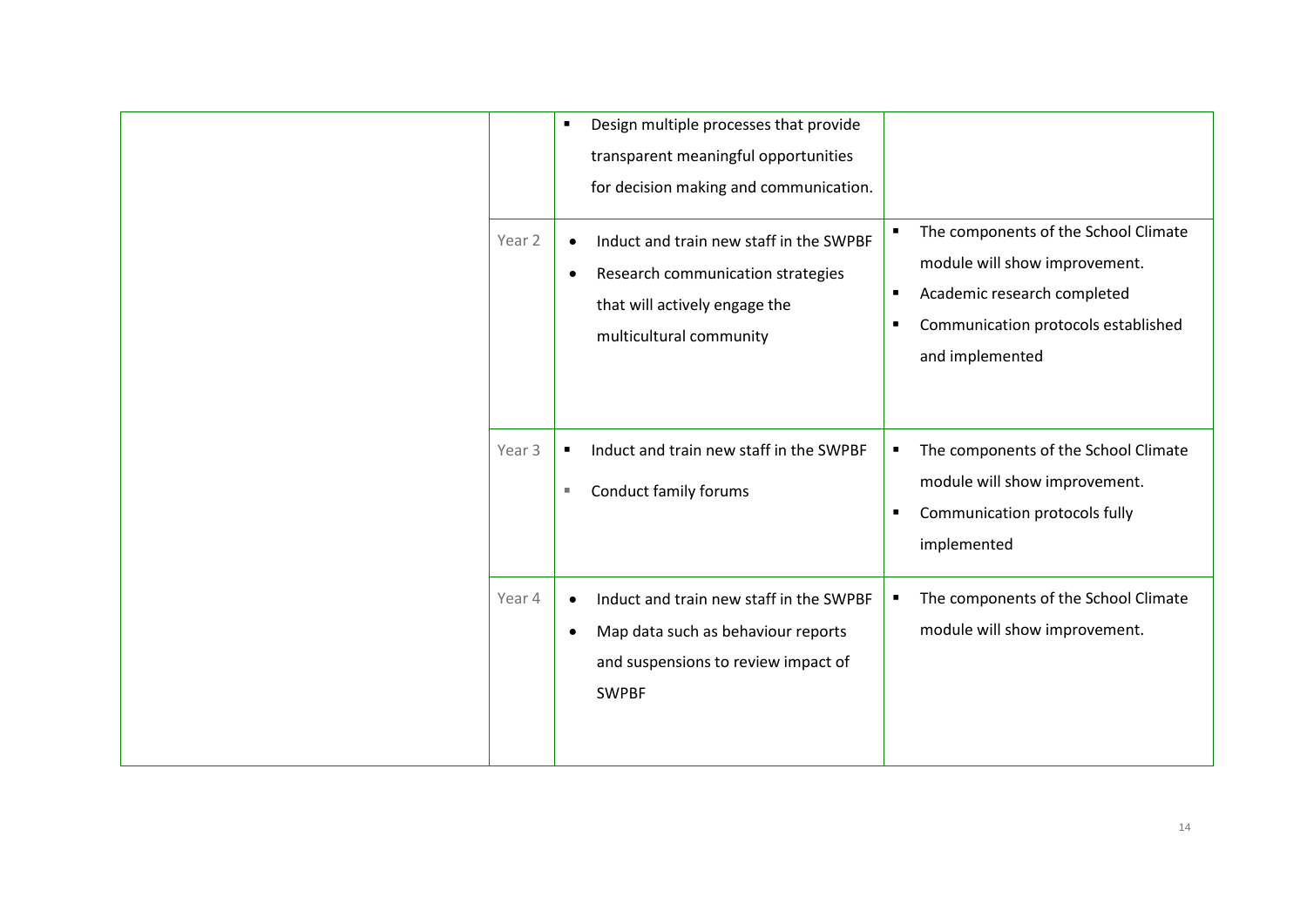| Productivity<br>Develop and implement a strategic approach to<br>the allocation of resources with particular<br>attention to professional learning. | Year 1           | Е<br>$\blacksquare$<br>$\blacksquare$ | In consultation with members of staff<br>develop and implement a strategic<br>professional learning plan.<br>Provide members of staff with a clear<br>understanding of the facets of<br>professional learning and how it is linked<br>to the school's vision for the future and<br>the SSP.<br>Ensure the Performance and<br>Development process is aligned with the<br>school's vision for the future the new<br>strategic plan. | A Professional Learning plan will have<br>been developed.<br>All members of staff will have a<br>Performance and Development and<br>have a clear understanding of their role<br>in achieving the school's goals. |
|-----------------------------------------------------------------------------------------------------------------------------------------------------|------------------|---------------------------------------|-----------------------------------------------------------------------------------------------------------------------------------------------------------------------------------------------------------------------------------------------------------------------------------------------------------------------------------------------------------------------------------------------------------------------------------|------------------------------------------------------------------------------------------------------------------------------------------------------------------------------------------------------------------|
|                                                                                                                                                     | Year 2<br>Year 3 |                                       | Provide regular opportunities for<br>members of staff to give and receive<br>feedback from school leaders and from<br>each other.<br>Conduct teacher and ES forums to<br>review professional learning                                                                                                                                                                                                                             | The components of the Professional<br>Learning module will show<br>improvement.<br>The components of the Professional<br>Learning module will show<br>improvement.                                               |
|                                                                                                                                                     |                  |                                       |                                                                                                                                                                                                                                                                                                                                                                                                                                   |                                                                                                                                                                                                                  |